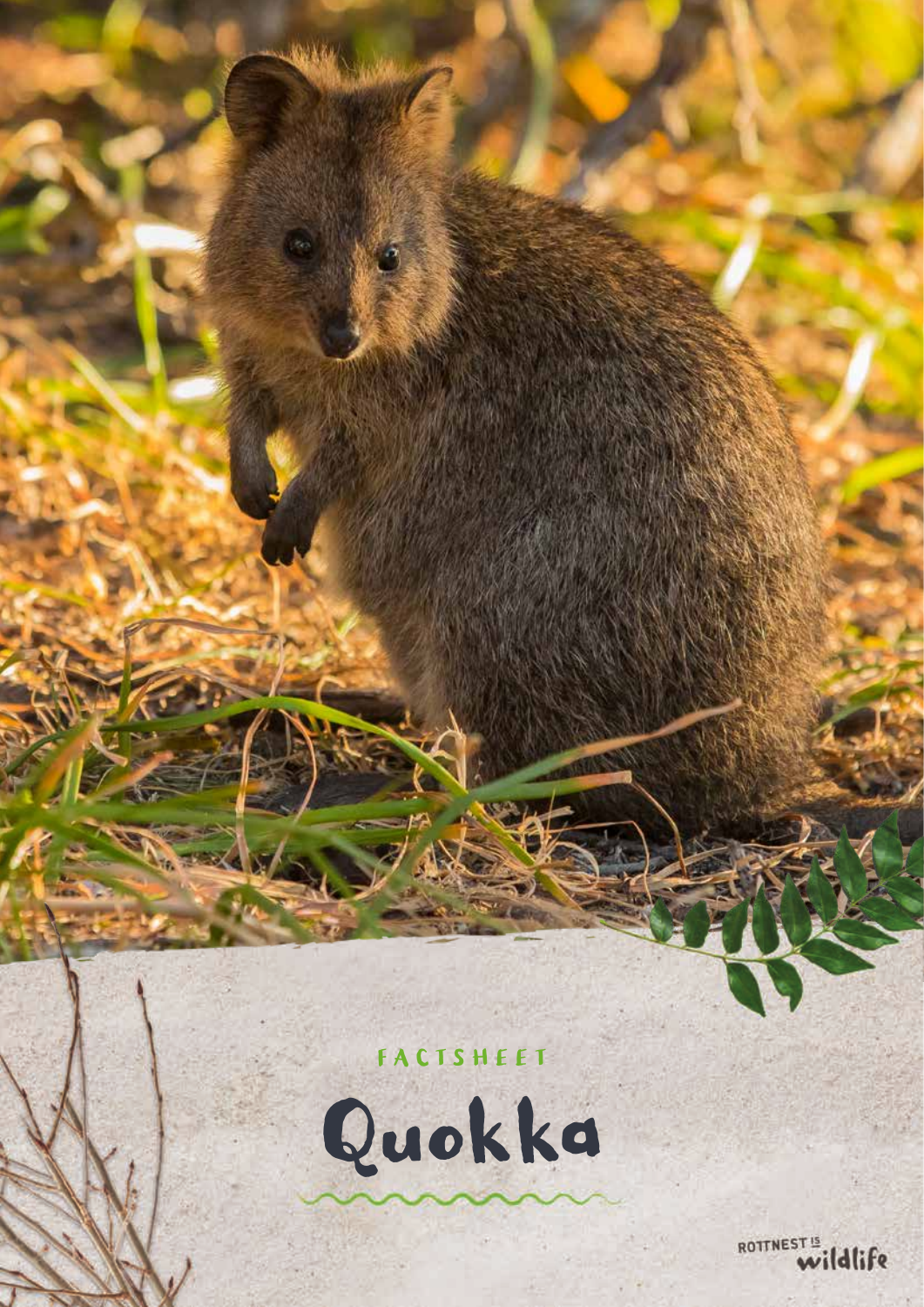# **ACTSHEET** Quokka

#### Common Name: Quokka

Scientific Name: Setonix brachyurus

Noongar Name: Quak-a (Augusta and King Sound region), Bungeup (Perth region)

Conservation Status: Listed as Vulnerable under ICUN (2014), all Rottnest Island's fauna is protected under the Rottnest Island Authority Act 1987.

Habitat: Settlement Area, Heath, Woodland, Wetlands.

Body length: 40-54 cm

**Weight:** 2.7-4.2 kg

Gestation period: 27 days

Number of young: 1

## Description:

1

The Quokka is a type of small wallaby. It has thick greyish brown fur with lighter brown under surfaces. It has a brown face, short rounded ears, black eyes and a black nose. Its feet, paws and short tail are brown. The males are bigger than the females.

# Diet:

The Quokka is a browsing herbivore (an animal that only eats plants). Tree and shrub buds, leaves, grasses, succulents, seeds, roots are its main diet.

# In the Wild:

The Quokka is the only mammal which is native to Rottnest Island and can be found almost everywhere on the Island. It is mainly nocturnal. This means that it is mostly active at night, preferring to rest or sleep in the shade during the day.

The Quokka bounds and hops along the ground although it can climb trees if it needs to. It will sit on its hind legs to look around and will also use its front paws to search for and pick up food.

The Island habitat supports the largest known Quokka population and is essential for the survival of species.